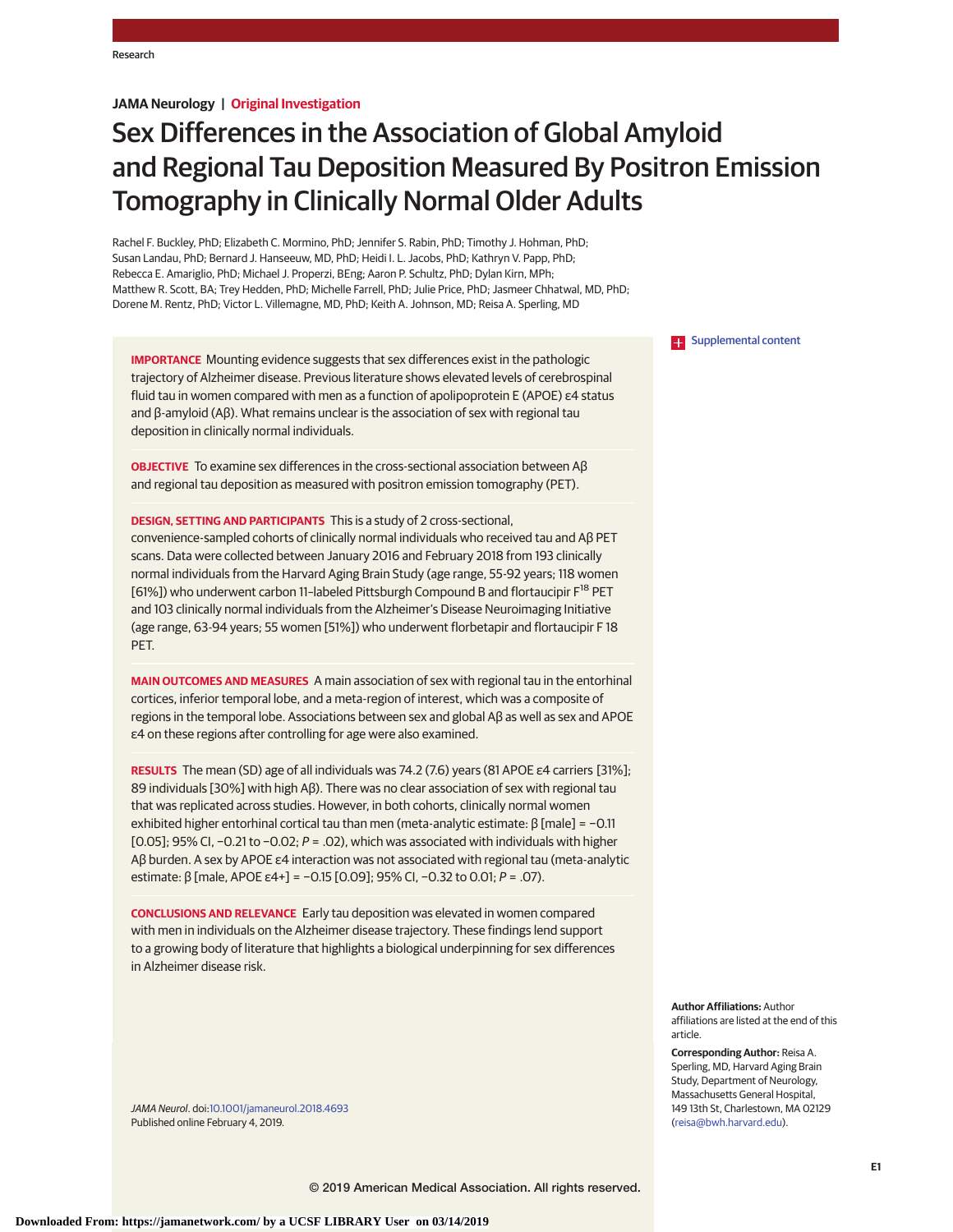ex-specific risk on the rate of clinical progression in early Alzheimer disease (AD) remains to be fully elucidated, $1-4$ although mounting evidence suggests that women are at heightened risk for exhibiting AD pathophysiology.<sup>5-8</sup> In clinically normal older adults $9,10$  and individuals with mild cognitive impairment,<sup>11</sup> higher cerebrospinal fluid (CSF) tau levels have been observed in female apolipoprotein Ε (APOE) ε4 carriers compared with male carriers. In a 2018 meta-analysis of multiple independent cohorts with CSF data, Hohman and colleagues<sup>10</sup> found greater CSF total and phosphorylated tau in female APOE ε4 carriers thanmale carriers, with findings driven by abnormal levels of β-amyloid (Aβ). Sex differences in Aβ burden alone have not been reported in older adults,11-13 supporting the notion that sex differences may be more likely to appear downstream after the onset of A $\beta$  accumulation.<sup>5,10</sup> To our knowledge, studies have yet to fully explore this notion,<sup>8</sup> with little attention paid to elucidating sex differences in regional tau deposition in the context of Aβ burden and APOE ε4.

The primary aim of this study was to determine the extent to which sex differences exist in regional in vivo tau deposition in clinically normal older adults using positron emission tomography (PET) neuroimaging. Specifically, we examined the influence of sex to modify the well-characterized cross-sectional association between regional tau PET and global Aβ PET.<sup>14-16</sup> We also investigated the degree towhich sex and APOE ε4might interact to influence regional tau PET. We hypothesized that women would exhibit greater tau PET signal than men for a given level of global Aβ burden and that tau PET signal would be greater in female APOE ε4 carriers compared with male carriers.

## Methods

#### **Participants**

Data were obtained from the Alzheimer's Disease Neuroimaging Initiative (ADNI) database<sup>17</sup> and the Harvard Aging Brain Study (HABS).18 Initial inclusion criteria for recruitment for both HABS and ADNI have been published previously.19,20 In HABS, participants were all considered clinically normal at the time of their first tau scan (n = 193; global clinical dementia rating score, 0; mean [SD] age, 74.3 (8.0) years; 118women [62%]). For ADNI,we included 103 individuals who were classified as clinically normal (global clinical dementia rating score, 0; mean [SD] age, 75.6 (6.3) years; 55 women [53%]) at the time of their first tau scan. For HABS, the time between the first tau PET scan and the closest Aβ PET scanwas amedian (interquartile range) of 54 (14-135) days (maximum, 3.3 years). For ADNI, the interval was a median (interquartile range) of  $8(3-42)$  days (maximum,  $4.8$  years). Some participants had a duration delay of longer than a year between scans (HABS: n = 9; ADNI: n = 9 clinically normal individuals), and as such, we covaried for scan interval in our analyses. We also ran analyseswithout these aforementioned individuals, and the pattern of findings remained the same.

## APOE Genotyping

A blood sample was collected in each study for direct genotyping of APOE (heterozygotes and homozygotes for the ε4 were collapsed into the 1 category with all ε4 haplotypes in**Questions** Do sex differences exist in regional tauopathy, as measured with positron emission tomography, and is this largely driven by higher global amyloid burden?

**Findings** In this study of 2 cross-sectional cohorts of 296 clinically normal adults, women with higher amyloid burden showed greater entorhinal cortical tau signal compared with men with higher amyloid burden. Sex differences did not exist in amyloid load or apolipoprotein E ε4 frequency.

**Meaning** In conjunction with this finding, mounting evidence supports the notion that sex differences in the Alzheimer disease pathologic trajectory may well appear downstream of abnormal amyloid burden in the acceleration of tau deposition and brain atrophy.

cluded).We conducted the procedures for this study under the ethical guidelines stipulated by the Partners Human Research Committee, which is the institutional review board for the Massachusetts General Hospital and Brigham and Women's Hospital. Written consent from all individuals was obtained in each cohort.

#### Aβ Positron Emission Tomography

The Harvard Aging Brain Study used the carbon 11–labeled Pittsburgh Compound B ([11<sup>C</sup>]PiB) Aβ PET tracer, while ADNI used the florbetapir F 18 ( $[^{18}$ F]florbetapir) Aβ PET tracer. The PET acquisition parameters for each study have been published previously.20-22 For both studies, we used non–partial volume corrected (PVC) amyloid PET data for all analyses, although we repeated our analyseswith partial volume corrected Aβ PET data from HABS (for which these data were available).

In HABS, [11C]PiB PET data were collected during a 4-hour dynamic acquisition of 69 volumes (12  $\times$  15 seconds, 57  $\times$  60 seconds). Positron emission tomography data underwent reconstruction and attenuation correction, evaluation for head motion, and coregistration to each individuals' magnetic resonance imaging using SPM12 (Wellcome Trust Centre for Neuroimaging). Structural magnetic resonance imaging scans were parcellated using FreeSurfer (version 5.3.0; [http://surfer.nmr.](http://surfer.nmr.mgh.harvard.edu) [mgh.harvard.edu\)](http://surfer.nmr.mgh.harvard.edu), and summary measures were computed from a weighted average within a large aggregate cortical region of interest (ROI) consisting of frontal, lateral temporal and parietal, and retrosplenial cortices. The frontal, lateral temporal and parietal, and retrosplenial cortices regions have been used as a summary measure of global Aβ retention in previous publications.<sup>23</sup> Distribution volume ratio was computed using logan plotting, 40 to 60minutes postinjection with a cerebellar gray reference region, for each participant.

In ADNI, florbetapir cortical summary standard uptake value ratios (SUVr) were downloaded from data previously processed by University of California Berkeley from the LONI data access point [\(http://adni.loni.usc.edu/\)](http://adni.loni.usc.edu/). The Alzheimer's Disease Neuroimaging Initiative PET acquisition time was 50 to 70 minutes postinjection. Preprocessing pipelines have been published previously.<sup>24,25</sup> Tracer retention for a cortical summary ROI, containing lateral and medial frontal, anterior,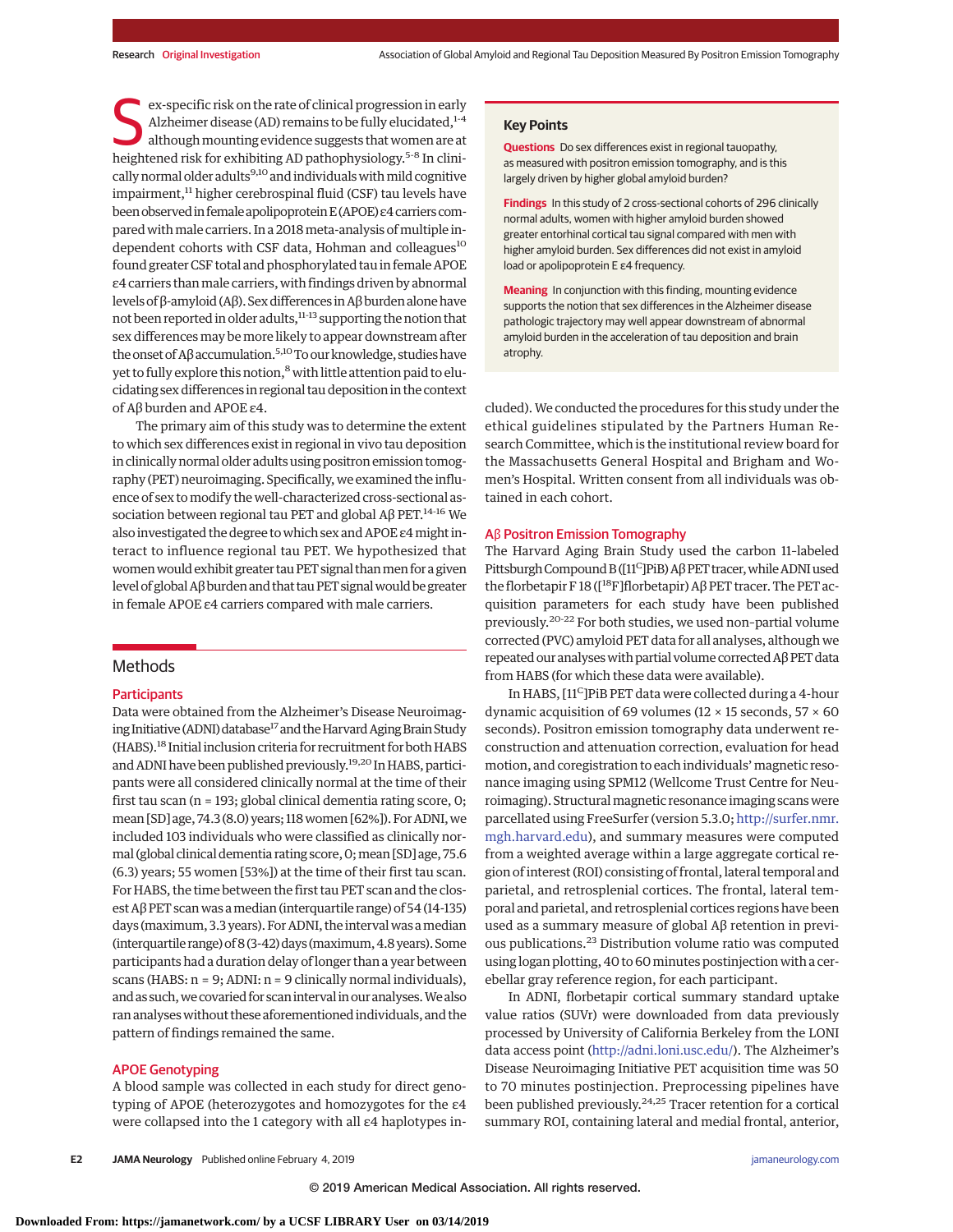and posterior cingulate, lateral parietal, and lateral temporal regions,was referenced to thewhole cerebellum to yield a global Aβ SUVr for each participant.<sup>22</sup> This composite ROI was slightly different than that used in HABS; however, our intention was to conduct analyses using Aβ composite ROIs that have traditionally been used within each cohort.

## Tau Positron Emission Tomography

Both studies use the [18F]flortaucipir tau PET tracer. The PET acquisition parameters for each study have been published previously.<sup>14,26</sup> [<sup>18</sup>F]flortaucipir mean count images were created based on mean retention over 75 to 110 minutes (HABS) and 75 to 105 minutes (ADNI) postinjection. Preprocessing of tau PET data has been published previously.14,26 Standard uptake value ratios were created by referencing to mean cerebellar gray matter retention<sup>26</sup> from each individual's FreeSurfer parcellations.<sup>14,27</sup> For both studies, PVC images were processed using the geometric transform matrix method.<sup>28,29</sup> We examined bilateral composites of the entorhinal cortex (EC), given it is among one of the first regions to develop tau pathology, <sup>30</sup> as well as bilateral inferior temporal cortex (IT), given it has been used as a surrogate marker of early AD-related tauopathy.<sup>14,31</sup> To examine a more stable ROI of the temporal lobe, we also calculated a meta-ROI including the following bilateral regions:EC, IT, amygdala, fusiform gyrus, and parahippocampal cortex.We also examined 2 extratemporal regions to determine the level of specificity of sex differences in the temporal lobe: the precuneus and superior parietal regions. These extratemporal regions were chosen owing to their salience in more advanced stages of the AD trajectory.<sup>16,32</sup> As sex differences exist in brain morphology, $33$  we examined the association of FreeSurfer-derived whole-brain gray matter volume (adjusted for intracranial volume<sup>34</sup>) on sex differences in non-PVC tau retention. For analyses involving gray matter volume, we used non-PVC tau PET measures to reduce the issue of compounded noise as FreeSurfer is used to derive both geometric transformmatrix method indices and volumes.

#### Statistical Analysis

All analyses were run with R (version 3.3.3; The R Foundation). Nonparametric Mann-Whitney and  $\chi^2$  tests were used to determine group differences between the studies (HABS vs ADNI) on demographics and biomarkers. Mann-Whitney *U* tests determined unadjusted sex differences between tau regions and global Aβ. A series of hierarchical linear regressions were conducted to examine the influence of sex on the association between tau and Aβ, after adjusting for age and delay between tau and Aβ scans (model 1). There were some missing data for APOE genotype ( $n = 34$  for HABS;  $n = 7$  for ADNI), and as such, we ran separate analyses including main associations of APOE (model 2). The following analyses were run in the HABS and ADNI cohorts separately:

- 1. Tau ROI ~  $A\beta$  + Sex + Age
- 2. Tau ROI ~  $A\beta$  + Sex + APOE + Age
- 3. Tau ROI ~ Aβ × Sex + Age
- 4. Tau ROI ~ APOE × Sex + Age

For the tau ROIs, we examined the EC, IT, the meta-ROI for tau, and 2 extratemporal regions (precuneus and superior parietal lobe). Models 3 and 4 are fully factorial.

Each model was compared against a prior model to determine goodness of fit using log likelihood ratio. We did not include sex  $\times$  A $\beta$   $\times$  APOE interactions as a stand-alone analysis in the current study owing to low statistical power; however, we included it as an exploratory meta-analysis estimate. We conducted post hoc analyses examining the influence of outliers using robust linear regression (using M estimation with Huber with the *rlm* package) on findings of interest. On models of interest, we probed the association of differing levels of Aβ burden on the percentage sex differences on tau retention. As extratemporal regions were used to test for specificity in the temporal regions, we refer to these as post hoc. We ran models of interest with non-PVC tau data for temporal tau regions, including an additional covariate of whole-brain gray matter volume, and included these in eTable 1 in the [Supple](https://jama.jamanetwork.com/article.aspx?doi=10.1001/jamaneurol.2018.4693&utm_campaign=articlePDF%26utm_medium=articlePDFlink%26utm_source=articlePDF%26utm_content=jamaneurol.2018.4693)[ment.](https://jama.jamanetwork.com/article.aspx?doi=10.1001/jamaneurol.2018.4693&utm_campaign=articlePDF%26utm_medium=articlePDFlink%26utm_source=articlePDF%26utm_content=jamaneurol.2018.4693)

For models of interest, we conducted exploratory linear mixed models of interactions of sex and regional tau on cognitive decline after adjusting for age and education, including random intercept and slopes (eTable 2 in the [Supplement\)](https://jama.jamanetwork.com/article.aspx?doi=10.1001/jamaneurol.2018.4693&utm_campaign=articlePDF%26utm_medium=articlePDFlink%26utm_source=articlePDF%26utm_content=jamaneurol.2018.4693). Tomeasure cognition, we used the Preclinical Alzheimer Cognitive Composite,<sup>35</sup> which has been applied across these cohorts in previous publications.<sup>35,36</sup> The baseline cognitive time point was considered within 18 months of the tau scan; for HABS this resulted in up to 5 follow-up time points and for ADNI, up to 3 follow-up time points.

A final meta-analysis estimate was calculated for sex, sex × Aβ, sex × APOE, and sex × Aβ × APOE on EC tau in clinically normal older adults from both HABS and ADNI using the Metafor package, version 2.0 (R Project for Statistical Computing). In brief, all standardized β weights, along with their SEs, for each of the aforementioned estimates were run in the *rma* function to fit a meta-analytic fixed-effect model with a predefined weighted estimation (inverse-variance weights).

## **Results**

#### Cohort and Sex Differences in Demographics

Clinically normal individuals in HABS performed significantly better on logical memory (delayed recall) than their ADNI counterparts (*t* = −5.56, *P* < .001) but did not differ by age, sex, Aβ+ status, or APOE ε4 status.Women exhibited higher scores on logical memory delayed recall in the HABS clinically normal group (Table 1); however, no sex differences were found in demographics in the ADNI clinically normal group.

#### Main Association Between Sex With Tau, Aβ, and APOE ε4

In the HABS clinically normal group, using a simple group comparison without adjusting for age, no sex differences existed in any temporal tau regions or in global Aβ distribution volume ratio (eFigure in the [Supplement\)](https://jama.jamanetwork.com/article.aspx?doi=10.1001/jamaneurol.2018.4693&utm_campaign=articlePDF%26utm_medium=articlePDFlink%26utm_source=articlePDF%26utm_content=jamaneurol.2018.4693). However, in the ADNI clinically normal group, women exhibited higher median EC tau SUVr than men by 5.8% (M-W = 1699, *P* = .01). Adjusting for age yielded no changes to the above findings, except that clinically normal women in ADNI now showed slightly elevated IT tau SUVr compared with clinically normal men in ADNI (robust *F* test = 4.33, *P* = .04).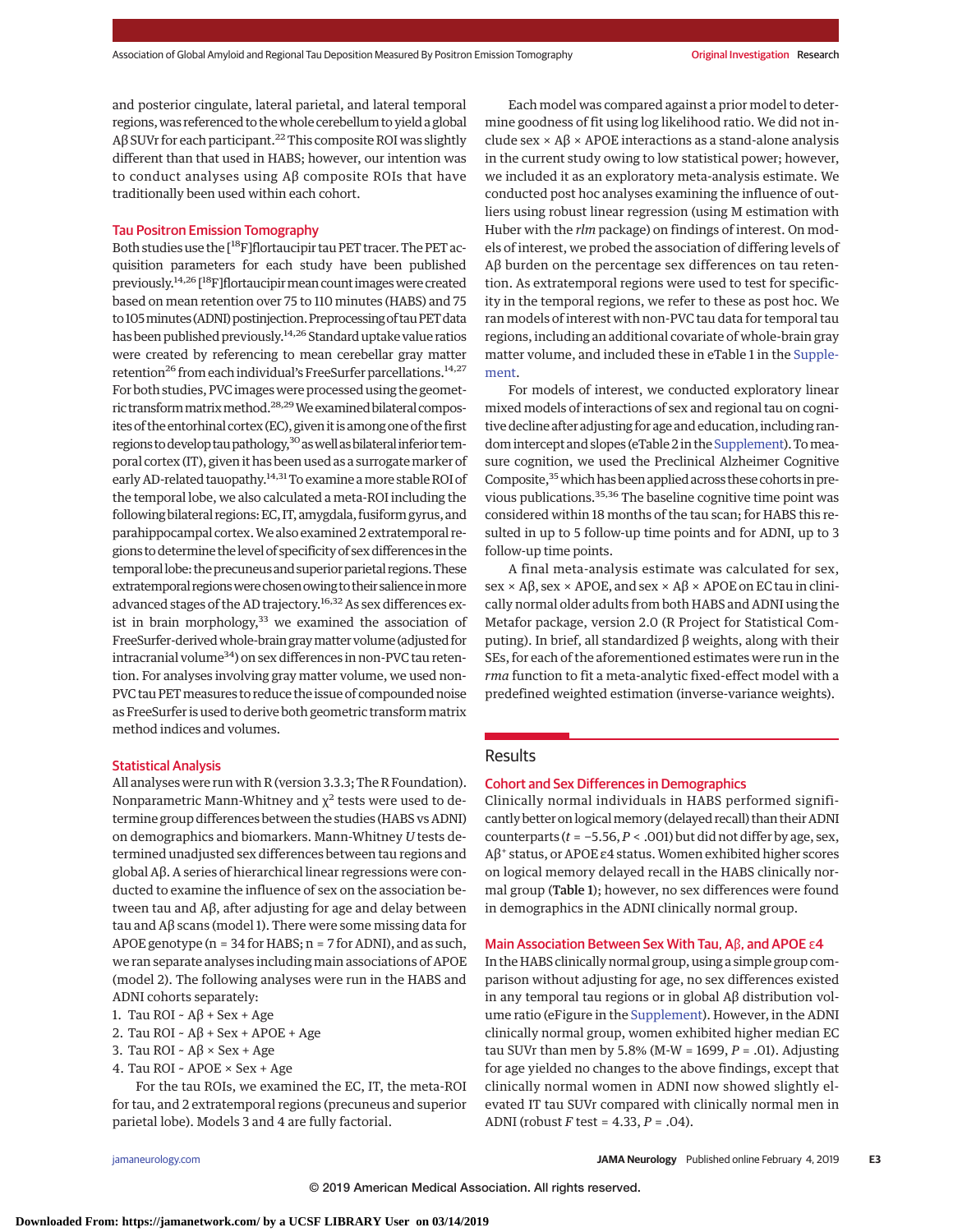# Table 1. Demographic Comparison by Sex<sup>a</sup>

|                                          | Mean (SD) [Range]            |                              |         |                              |                              |         |  |  |  |
|------------------------------------------|------------------------------|------------------------------|---------|------------------------------|------------------------------|---------|--|--|--|
|                                          | HABS $(n = 193)$             |                              |         | $ADNI(n = 103)$              |                              |         |  |  |  |
| Variable                                 | Women $(n = 118)$            | Men $(n = 74)$               | P Value | Women $(n = 55)$             | Men $(n = 48)$               | P Value |  |  |  |
| Age, y                                   | 73.4(8.3)                    | 75.6(7.2)                    | .08     | 75.1(6.3)                    | 76.0(6.9)                    | .58     |  |  |  |
| Education, y                             | 15.9(2.7)                    | 16.2(3.3)                    | .32     | 16.1(2.5)                    | 17.0(2.2)                    | .08     |  |  |  |
| White, No. (%)                           | 93(83)                       | 64 (86)                      | .99     | 53 (98)                      | 46 (95)                      | .96     |  |  |  |
| APOE $\epsilon$ 4 <sup>+</sup> , No. (%) | 37(31)                       | 22(30)                       | .99     | 21(38)                       | 14(30)                       | .57     |  |  |  |
| <b>MMSE</b> score                        | 29.3(1.0)                    | 29.2(1.0)                    | .21     | 29.1(1.2)                    | 29(1.3)                      | .67     |  |  |  |
| Logic memory (delayed recall)            | 16.8(3.4)                    | 15.2(3.6)                    | .002    | 13.9(3.7)                    | 13.4(3.7)                    | .65     |  |  |  |
| Aß DVR/SUVr                              | 1.18(0.2)<br>$[0.99 - 1.86]$ | 1.18(0.2)<br>$[0.95 - 1.90]$ | .09     | 1.16(0.2)<br>$[0.91 - 1.71]$ | 1.09(0.1)<br>$[0.91 - 1.50]$ | .13     |  |  |  |
| $AB^+$ status, No. $(\%)$                | 28(24)                       | 23(31)                       | .39     | 21(38)                       | 16(33)                       | .76     |  |  |  |
| EC tau SUVr PVC                          | 1.31(0.3)<br>$[0.77 - 2.51]$ | 1.29(0.2)<br>$[0.79 - 2.03]$ | .95     | 1.58(0.4)<br>$[0.83 - 3.07]$ | 1.38(0.3)<br>$[0.78 - 2.01]$ | .01     |  |  |  |
| IT tau SUVr PVC                          | 1.43(0.2)<br>$[1.02 - 2.18]$ | 1.43(0.2)<br>$[1.13 - 2.04]$ | .72     | 1.57(0.3)<br>$[1.20 - 3.15]$ | 1.46(0.2)<br>$[1.20 - 1.94]$ | .13     |  |  |  |
| Precuneus tau SUVr PVC                   | 1.32(0.2)<br>$[0.89 - 1.84]$ | 1.33(0.1)<br>$[0.93 - 1.62]$ | .40     | 1.31(0.2)<br>$[0.98 - 2.03]$ | 1.18(0.2)<br>$[0.79 - 1.70]$ | .03     |  |  |  |
| Superior parietal tau SUVr PVC           | 1.24(0.2)<br>$[0.85 - 1.86]$ | 1.15(0.2)<br>$[0.70 - 1.55]$ | < .001  | 1.23(0.2)<br>$[0.86 - 2.00]$ | 1.10(0.2)<br>$[0.78 - 1.47]$ | .004    |  |  |  |

Abbreviations: Aβ, β-amyloid; ADNI, Alzheimer's Disease Neuroimaging Initiative; APOE, apolipoprotein E; DVR, distribution volume ratio; EC, entorhinal cortex; HABS, Harvard Aging Brain Study; IT, inferior temporal cortex; MMSE, Mini-Mental State Examination; PVC, partial volume corrected; SUVr, standard uptake value ratios.

<sup>a</sup> Group comparisons using nonparametric Wilcoxon test.

| Variable <sup>b</sup>                      | <b>EC Tau</b>                  |            |  | IT Tau                        |            |         | Meta-ROI                                    |            |         |
|--------------------------------------------|--------------------------------|------------|--|-------------------------------|------------|---------|---------------------------------------------|------------|---------|
|                                            | $\beta$ (95% CI)               | $R^2$      |  | P Value $\beta$ (95% CI)      | $R^2$      | P Value | $\beta$ (95% CI)                            | $R^2$      | P Value |
| <b>Clinically Normal HABS</b>              |                                |            |  |                               |            |         |                                             |            |         |
| $Sex + AB + aqe$ (model 1)                 |                                |            |  |                               |            |         |                                             |            |         |
| Male sex                                   | $-0.08$ ( $-0.19$ to 0.04)     | $0.31$ .22 |  | $-0.04$ ( $-0.16$ to 0.08)    | $0.29$ .52 |         | $-0.03$ ( $-0.14$ to 0.08)                  | $0.40$ .57 |         |
| $Sex + AB + APOE + age (model 2)$          |                                |            |  |                               |            |         |                                             |            |         |
| Male sex                                   | $-0.08$ ( $-0.21$ to 0.05)     | $0.29$ .25 |  | $-0.02$ ( $-0.15$ to 0.12)    | $0.27$ .80 |         | $-0.05$ ( $-0.17$ to 0.08)                  | 0.36 .49   |         |
| $Sex \times AB$ (model 3)                  |                                |            |  |                               |            |         |                                             |            |         |
| Male sex $\times$ A $\beta$                | $-0.17$ ( $-0.32$ to $-0.01$ ) | $0.33$ .04 |  | $-0.09$ ( $-0.24$ to 0.07)    | $0.30$ .30 |         | $-0.13$ ( $-0.27$ to 0.02)                  | $0.41$ .09 |         |
| Sex × APOE (model 4)                       |                                |            |  |                               |            |         |                                             |            |         |
| Male sex $\times$ APOE ( $\varepsilon$ 4+) | $-0.09$ ( $-0.30$ to $0.12$ )  | $0.18$ .41 |  | $-0.07$ ( $-0.28$ to 0.14)    | $0.17$ .51 |         | $-0.08$ ( $-0.28$ to 0.13)                  | $0.22$ .49 |         |
| <b>Clinically Normal ADNI</b>              |                                |            |  |                               |            |         |                                             |            |         |
| $Sex + AB + aqe$ (model 1)                 |                                |            |  |                               |            |         |                                             |            |         |
| Male sex                                   | $-0.19$ ( $-0.36$ to $-0.02$ ) | $0.30$ .03 |  | $-0.12$ ( $-0.29$ to $0.06$ ) | $0.26$ .19 |         | $-0.18 (-0.16 \text{ to } -0.01) 0.40 0.03$ |            |         |
| $Sex + AB + APOE + age (model 2)$          |                                |            |  |                               |            |         |                                             |            |         |
| Male sex                                   | $-0.16$ ( $-0.33$ to 0.02)     | $0.31$ .09 |  | $-0.12$ ( $-0.30$ to 0.07)    | $0.26$ .21 |         | $-0.15$ ( $-0.32$ to $0.01$ )               | $0.40$ .07 |         |
| $Sex \times AB$ (model 3)                  |                                |            |  |                               |            |         |                                             |            |         |
| Male sex $\times$ A $\beta$                | $-0.23$ ( $-0.42$ to $-0.04$ ) | $0.34$ .02 |  | $-0.15$ ( $-0.35$ to 0.05)    | $0.28$ .15 |         | $-0.20$ ( $-0.38$ to $-0.02$ ) 0.43 .03     |            |         |
| Sex × APOE (model 4)                       |                                |            |  |                               |            |         |                                             |            |         |
| Male sex $\times$ APOE ( $\varepsilon$ 4+) | $-0.26$ ( $-0.54$ to 0.03)     | $0.17$ .08 |  | $-0.16$ ( $-0.46$ to 0.13)    | $0.09$ .28 |         | $-0.30 (-0.58 \text{ to } -0.02)$ 0.19 .04  |            |         |

Brain Study; IT, inferior temporal cortex; meta-ROI, includes the following regions: entorhinal, inferior temporal, fusiform gyrus, amygdala, and parahippocampus.

All models are adjusted for age and include main effects. Model estimates for models 3 and 4 found in eTable 3 in the [Supplement.](https://jama.jamanetwork.com/article.aspx?doi=10.1001/jamaneurol.2018.4693&utm_campaign=articlePDF%26utm_medium=articlePDFlink%26utm_source=articlePDF%26utm_content=jamaneurol.2018.4693)

# Interactive Association Between Sex and Aβ With Tau

In the HABS clinically normal group, women exhibited higher EC tau SUVr than men in individuals with higher Aβ burden (β = −0.17; 95% CI, −0.32 to −0.01; *P* = .04; Table 2 and Figure 1). This was a significantly better-fitting model than the main effects–only model (model 1 vs model 3 log likelihood ratio: 4.42, *P* = .04). The finding became attenuated using robust regression analysis (robust *F* for sex × Aβ = 4.64,  $P = .08$ ). There was no sex-Aβ interaction on either IT tau or the meta-ROI.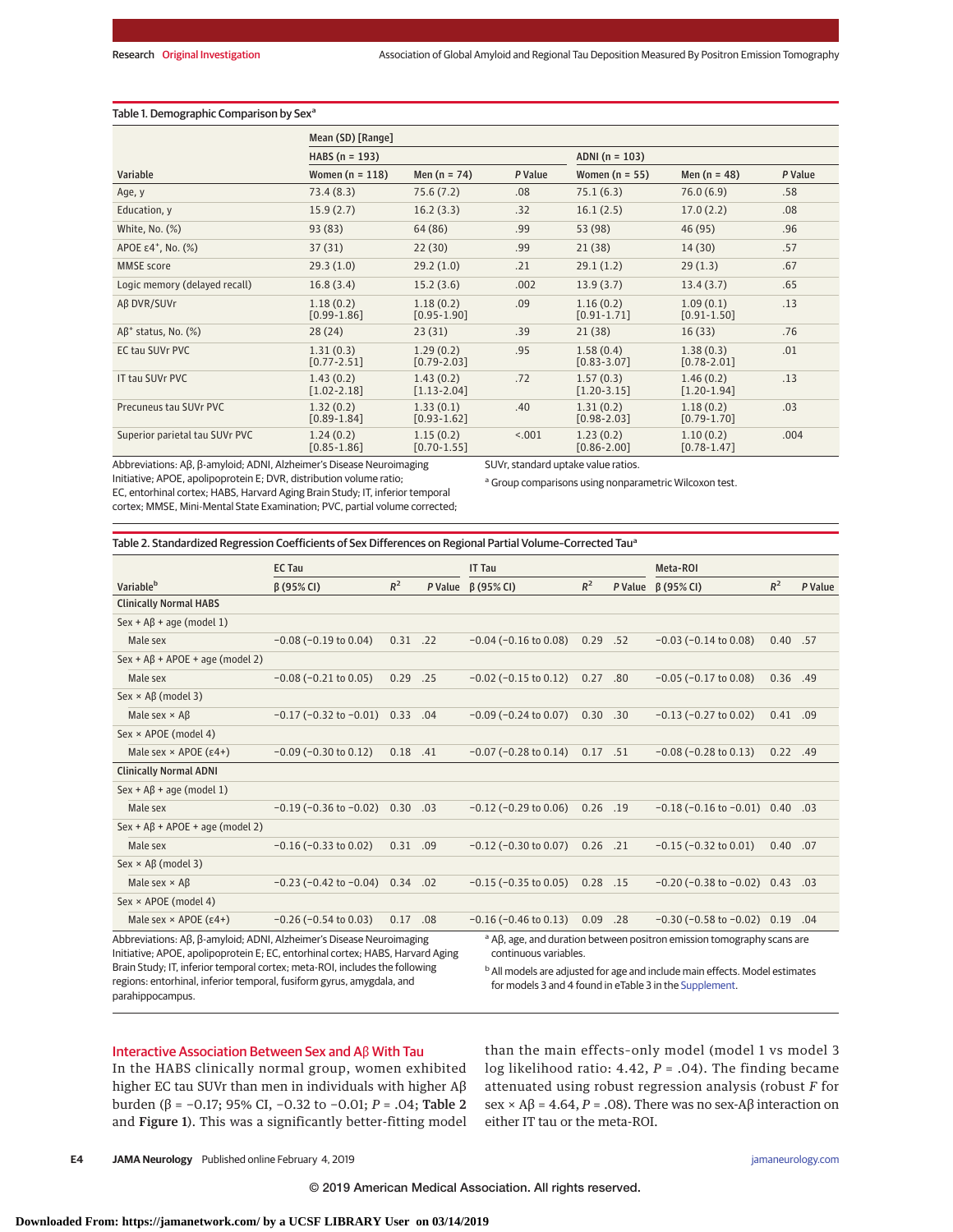

DVR indicates distribution volume ratio; EC, entorhinal cortex; PVC, partial volume corrected; ROI, region of interest; SUVr, standard uptake value ratio.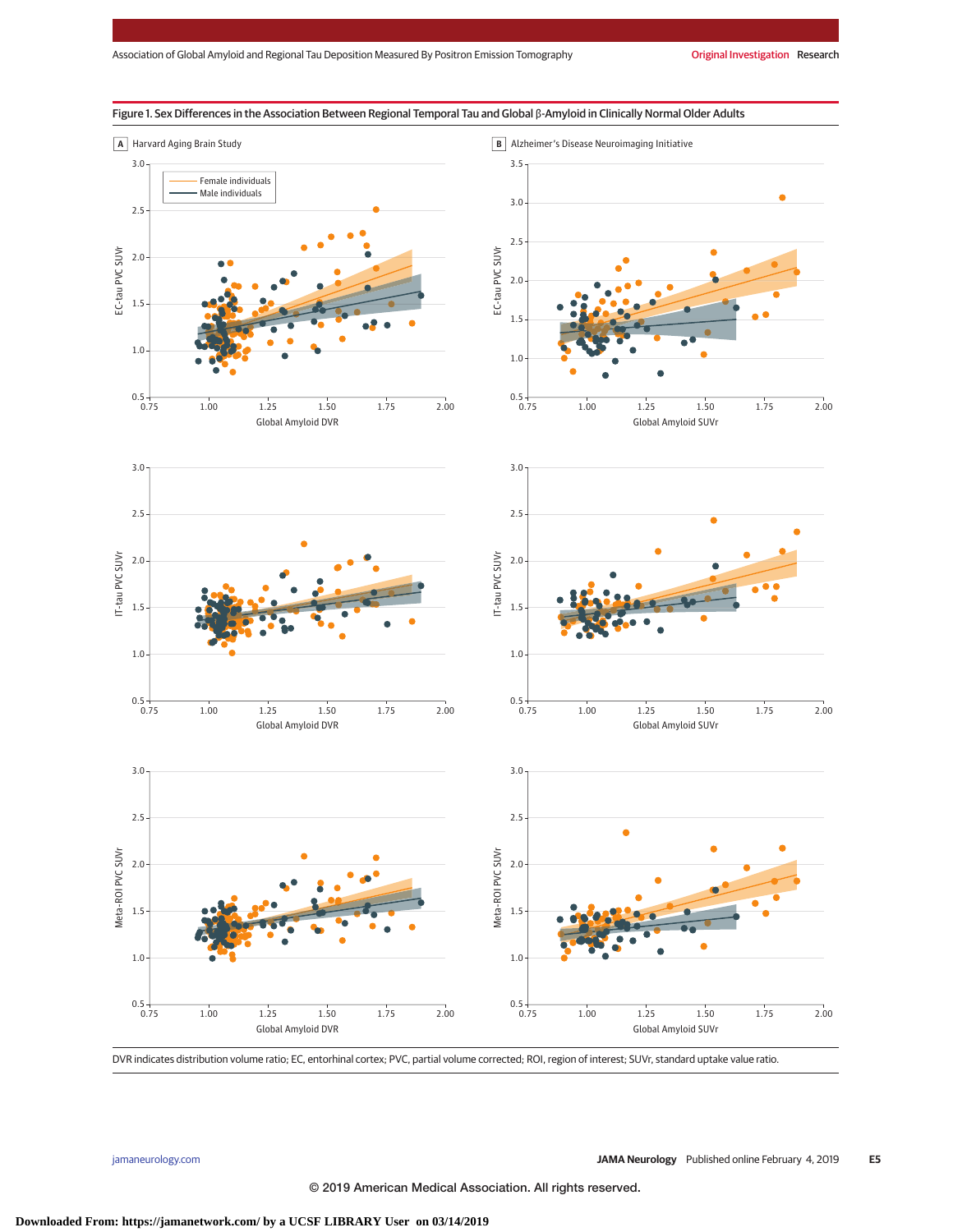

#### Figure 2. Sex–Apolipoprotein E (APOE) Differences in Regional Tau in Clinically Normal Older Adults

In the ADNI clinically normal group, women also showed higher EC tau compared with men (β =  $-0.23$ ; 95% CI,  $-0.42$ to −0.04) in individuals with higher Aβ burden (Figure 1). This model fit significantly better than themain effects–onlymodel (model 1 vs model 3 log likelihood ratio: *F* = 5.57, *P* = .02) and remained significant with robust linear regression (robust  $F = 5.55$ ,  $P = .02$ ). When removing the outlying women with higher levels of amyloid than men  $(n = 7)$ , the sex differences remained (β = −0.29; 95% CI, −0.55 to −0.02; *P* = .04).

In conclusion, clinically normal women from both the HABS and ADNI studies showed higher EC tau retention than in clinically normal men with higher Aβ burden (full models in eTable 3 in the [Supplement\)](https://jama.jamanetwork.com/article.aspx?doi=10.1001/jamaneurol.2018.4693&utm_campaign=articlePDF%26utm_medium=articlePDFlink%26utm_source=articlePDF%26utm_content=jamaneurol.2018.4693). Analyses involving non-PVC tau PET (with and without gray matter used as a covariate) can be found in eTable 1 in the [Supplement.](https://jama.jamanetwork.com/article.aspx?doi=10.1001/jamaneurol.2018.4693&utm_campaign=articlePDF%26utm_medium=articlePDFlink%26utm_source=articlePDF%26utm_content=jamaneurol.2018.4693)

## Interactive Association Between Sex and APOE With Tau

For the HABS clinically normal group, sex and APOE did not interact to influence tau retention (model 4; Figure 2). For the ADNI clinically normal group, a sex × APOE ε4 interaction term was found with the tau meta-ROI ( $\beta$  = -0.30; 95% CI, -0.58

to −0.02; *P* = .04; model 4), whereby the association between APOE ε4 and tau retention was stronger among women compared with men. This model fit significantly better than a main effects–only model (*F* = 4.37, *P* = .04).

## Specificity of Sex Differences in the Temporal Region

No sex differences were evident in the precuneus ROI in either cohort (eTable 4 in the [Supplement\)](https://jama.jamanetwork.com/article.aspx?doi=10.1001/jamaneurol.2018.4693&utm_campaign=articlePDF%26utm_medium=articlePDFlink%26utm_source=articlePDF%26utm_content=jamaneurol.2018.4693). However, both clinically normal HABS and ADNI women showed elevated signal in the superior parietal ROI compared with men, after adjusting for age (β = −0.29; 95% CI, −0.42 to −0.15;*P* < .001 for HABS and β = −0.23; 95% CI, −0.40 to −0.06; *P* = .01 for ADNI). Neither cohort showed significant interactions of sex × Aβ or sex × APOE on either extratemporal ROI.

## Meta-analytic Estimate of Sex Difference on EC Tau

Fitting a fixed-effects *rma* model to the standardized coefficients and SEs from the EC tau models in both clinically normal cohorts, we found that the main effect of sex on EC tau SUVr was significant: β (male) = −0.11 (0.05); 95%CI, −0.21 to −0.02;*P* = .02.The interactive effect of sex and APOE on EC tau SUVr was not sig-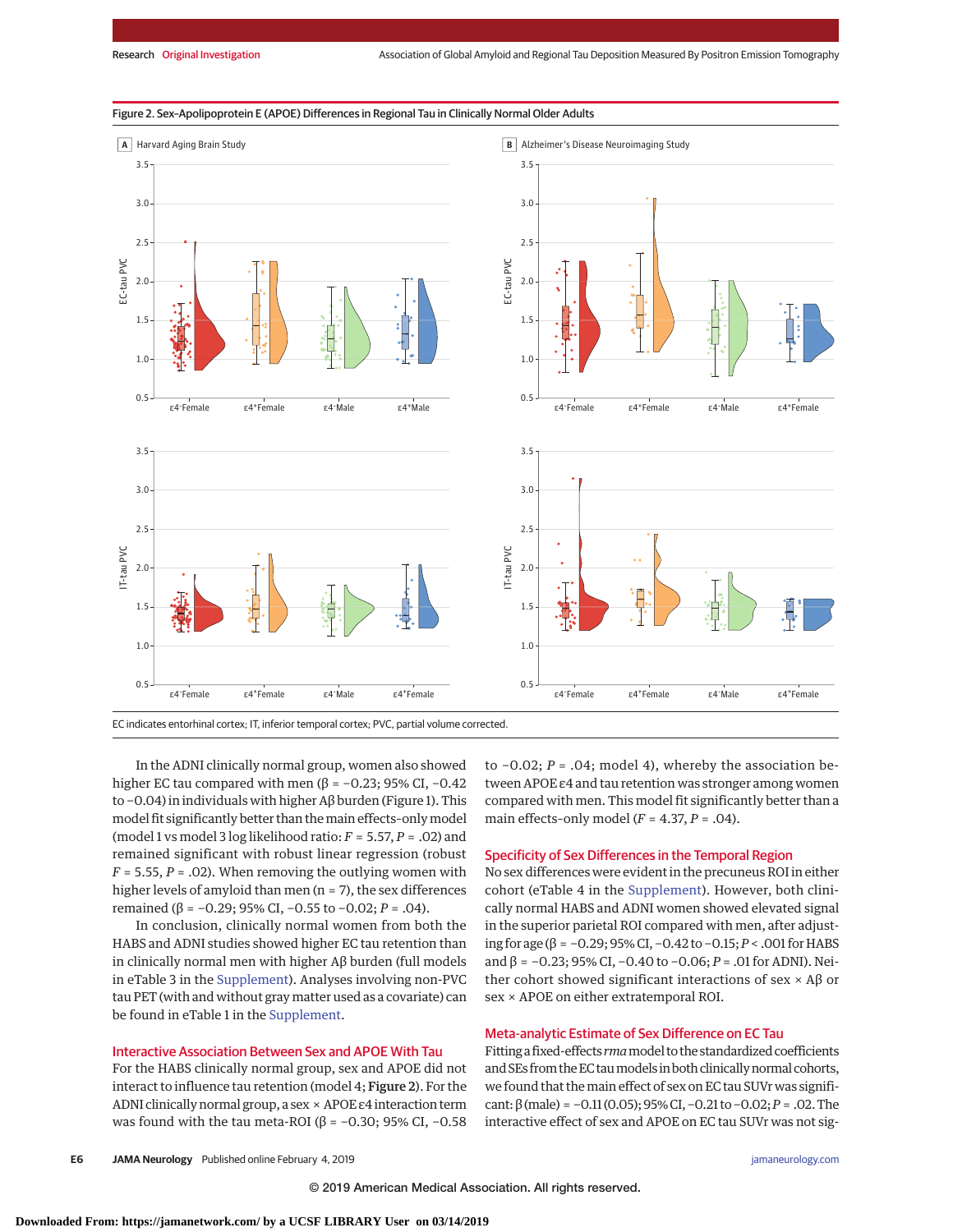



75

50

The y-axis represents the predicted ratio of tau–positron emission tomography (PET) SUVr between women and men given a level of β-amyloid burden. Orange indicates the percentage woman:male ratio for EC tau SUVR, and blue indicates the percentage woman:male ratio for IT tau SUVR. Error bands represent an uncertainty parameter, which was calculated from the following estimates from the model: ([the upper 95% CI bound for men − the lower

Male: Female r Ratio, % Male: Female τ Ratio, % 25 0 ns ns –25 0.9 1.0 1.1 1.2 1.3 1.4 1.5 1.6 1.7 Amyloid SUVr 95% CI bound for women] / the regional tau PET SUVR for men) × 100. P values

represent a floodlight analysis of the point at which the association between β-amyloid and tau PET diverge between the sexes. ADNI, indicates Alzheimer's Disease Neuroimaging Initiative; DVR, distribution volume ratio; HABS, Harvard Aging Brain Study; ns, not significant.

nificant, β (male, ε4<sup>+</sup>) = -0.15 (0.09); 95% CI, -0.32 to 0.01; *P* = .07, while the interaction between sex and Aβ on EC tau SUVr was significant: β (male, Aβ<sup>+</sup>) = -0.19 (0.06) [95% CI, -0.32 to −0.07], *P* = .002. An exploratory examination of a 3-way interaction between sex, APOE, and Aβ was not significant: β (male,  $\epsilon$ 4<sup>+</sup>, A $\beta$ <sup>+</sup>) = 0.01 (0.09); 95% CI, -0.16 to 0.18; P = .91.

#### Exemplification of Sex Differences

To observe a sex difference of 10% tau signal in the EC in clinically normal individuals, global Aβ was estimated at approximately 1.40  $[11^C]$ PiB distribution volume ratio in HABS (published cutpoint = 1.2 distribution volume ratio<sup>34</sup>) and 1.10 florbetapir SUVr in ADNI (published cut point =  $1.11^{22}$ ; Figure 3 and eTable 5 in the [Supplement\)](https://jama.jamanetwork.com/article.aspx?doi=10.1001/jamaneurol.2018.4693&utm_campaign=articlePDF%26utm_medium=articlePDFlink%26utm_source=articlePDF%26utm_content=jamaneurol.2018.4693).

### **Discussion**

Clinically normal women exhibited higher EC tau than men in individuals with higher Aβ burden across both cohorts.We did not find a significant influence of gray matter volume on our results. Further, this association may carry some level of specificity, as other extratemporal regions did not exhibit this interactive Aβ-by-sex effect on tau signal. However, this interaction was dependent on PVC for the NCs from both cohorts, suggesting that partial volume adjustment facilitates detection of this association at lower levels of tau.

Minimal,<sup>6</sup> if any,<sup>11,12,36</sup> sex differences have been found cross sectionally in levels of global Aβ burden in clinically normal older adults, although some evidence suggests sex differences in Aβ burden may be related to menopausal stage<sup>6</sup> and parental family history.<sup>37</sup> In the current study, we found a trend toward slightly higher median Aβ values in women, similar to a 2018 study.<sup>38</sup> As such, subtle association with sex on Aβ may be apparent at the earliest stages of disease. It is possible that a sex-modifying effect on the association between Aβ and tau reflects a secondary pathway driven by sex-specific lifestyle determinants, such as cardiovascular disease or inflammation.<sup>39</sup> For instance, heightened inflammatory responses have been reported in women,<sup>8</sup> which is an important consideration given that AD may be influenced to some extent by immune system function. In addition, men show disproportionate mortality rates due to cardiovascular disease in midlife, arguably leaving older male survivors to exhibit reduced cardiovascular disease risk factors for AD<sup>40</sup>; however, older women could maintain persistent cardiovascular disease risk and thus be exposed to greater vascular and AD comorbidity. The influence of sex steroid hormones also cannot be discounted as a possible mechanism,<sup>41</sup> although we were unable to measure these association in these predominantly older cohorts.

By contrast, sex-APOE interactions were unclear, with only clinicallynormalADNI femaleAPOE ε4carriersshowing elevated signal in the taumeta-ROI. Epidemiologic studies show sex differences in clinical risk are largely discernablewithin the context of APOE  $\varepsilon$ 4,<sup>11,42,43</sup> particularly between the ages of 65 to 75 years compared with APOE ε4 clinically normal male carriers.<sup>44</sup> Female APOE ε4 carriers with abnormal levels of CSF Aβ also exhibit higher CSF tau than male carriers.<sup>10</sup> It is possible that our comparatively lower statistical powermay have hampered the abil-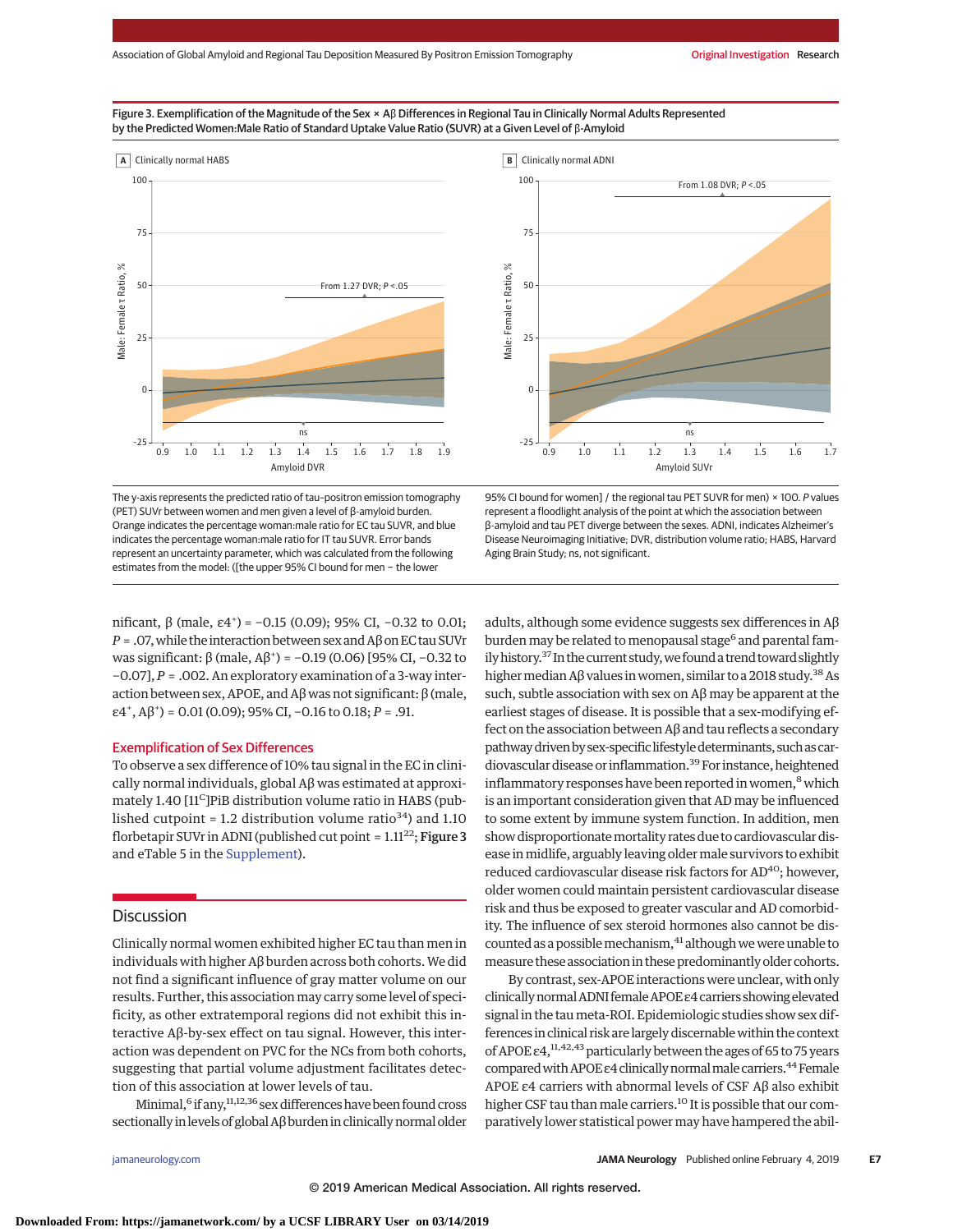ity to detect APOE associations<sup>44</sup>; however, given that APOE ε4 is highly associated with  $AB$ ,<sup>45</sup> previous studies may simply reflect unaccounted for Aβ effects.

Animal models of AD have often reported sex differences in Aβ and tau deposition. Transgenic mouse models that overexpress human Aβ show greater rates of Aβ40 and Aβ42 burden in Tg257646 and double-mutant APPswe × PS1.M146V (TASTPM) older female mice<sup>47</sup> compared with male mice. Double-mutant mice that overexpress both hyperphosphorylated mutant tau (P301L)andAβprecursorprotein (APP;TAPPmice)showamarked female-biased density of neurofibrillary tangles in limbic areas compared with male mice.<sup>48</sup> Finally, cellular models of AD tauopathy, using hyperphosphorylated tau-overexpressing P301L cells, show that treatment with progesterone and estrogen significantly recovers cellular bioenergetic function (ie, mitochondria), <sup>49</sup> suggesting a potential mechanism underlying female susceptibility to tauopathy in AD that may be driven by depleted progesterone/ estrogen during menopause.<sup>50</sup> Together, these animal and cellularmodels of AD support a female-specific vulnerability to AD pathophysiology.

An unresolved question related to these data is that of survival bias.<sup>8</sup> Clinically normal men, particularly those who carry  $APOE \epsilon 4$ , <sup>51</sup> may struggle to maintain clinical health in the presence of elevated Aβ and tau burden (perhaps due to vascular contributions) and thus may exhibit poorer resilience to increasing pathological burden. Clinically normal men in the ADNI group, for instance, showed lower dynamic range for Aβ and lower IT tau retention compared with women. We did not have statistical power to robustly assess this issue, and so the association of survival will need to be explored with larger cohorts. Further, extricating the sex biological component from the epiphenomenon surrounding gender construct (eg, different education/occupational attainment, lifestyle) will need to be explored to determine the association of these factors.

#### Strengths and Limitations

A strength of this study is the replication of our findings across 2 independent studies of aging with Aβ and tau PET. However, the magnitude of association was notably higher in the ADNI clinically normal group; since the ADNI clinically normal group were older than the HABS clinically normal cohort, exhibited lower memory performance, and had greater dynamic range in tau SUVrs, it is possible that the ADNI clinically normal group were

further along the preclinical trajectory than the HABS clinically normal group. This is highlighted by the 10% sex difference in EC tau; although the ADNI clinically normal group hit this differencewithin the Aβ cut-off, the HABS clinically normal cohort exhibited this difference far above their established cutoff. This may also be a function of other factors such as different dynamic range of the amyloid PET radiotracers, methodologic differences in PET processing pipelines for [<sup>18</sup>F]flortaucipir, and potential unexplained and idiosyncratic components of the cohort. However, these cohorts are convenience samples and involve recruitment and sampling biases that may result in a lack of generalizability of findings. In addition, it is possible that sex-specific partial volume effects may be inherent in these data, although we found no association of gray matter volume on our findings. In an exploratory analysis, we examined whether the interaction of sex and EC tau influenced cognitive decline. Entorhinal cortex tau was chosen owing to the sex effects that were seen in the previous models. We did not find a significant interactive sex  $\times$  EC tau association with cognitive decline (eTable 2 in the [Supplement\)](https://jama.jamanetwork.com/article.aspx?doi=10.1001/jamaneurol.2018.4693&utm_campaign=articlePDF%26utm_medium=articlePDFlink%26utm_source=articlePDF%26utm_content=jamaneurol.2018.4693). Owing to issues of power and limited follow-up neuropsychological observations post-tau scan in both cohorts, these preliminary null findings should be approached with caution. Our future work will explore these associations in more depth once we have statistical power to examine interactive associations in the context of longitudinal cognition. Finally, we predominantly focused on temporal ROIs, although we did find some preliminary evidence ofmain effects of sex on an extratemporal region of the brain. As such, future studies, should examinewhole-brain patterns of sex differences in tau signal across larger cohorts.

# **Conclusions**

In conclusion, clinically normal women exhibited higher regional tau compared with men, predominantly in those with higher Aβ burden, with this difference apparent in the EC. These findings were stronger in the ADNI clinically normal cohort in comparison with the HABS clinically normal group, and it is possible that this is because they represent a more clinically advanced group. As such, early tau deposition may be accelerated in women compared with men, with our findings lending support to a growing body of literature that exposes a biological underpinning for sex differences in AD risk.

#### ARTICLE INFORMATION

**Accepted for Publication:** December 6, 2018. **Published Online:** February 4, 2019. doi[:10.1001/jamaneurol.2018.4693](https://jama.jamanetwork.com/article.aspx?doi=10.1001/jamaneurol.2018.4693&utm_campaign=articlePDF%26utm_medium=articlePDFlink%26utm_source=articlePDF%26utm_content=jamaneurol.2018.4693)

**Author Affiliations:** Harvard Aging Brain Study, Department of Neurology, Massachusetts General Hospital, Harvard Medical School, Boston (Buckley, Hanseeuw, Papp, Amariglio, Properzi, Schultz, Kirn, Scott, Farrell, Chhatwal, Rentz, Johnson, Sperling); Center for Alzheimer Research and Treatment, Department of Neurology, Brigham and Women's Hospital, Boston, Massachusetts (Buckley, Papp, Amariglio, Schultz, Kirn, Chhatwal, Rentz, Johnson, Sperling); The Florey Institute, The University of Melbourne, Victoria, Australia (Buckley); Melbourne School of Psychological Science, University of

Melbourne, Victoria, Australia (Buckley); Department of Neurology, Stanford University, Stanford, California (Mormino); Department of Psychiatry, Massachusetts General Hospital, Harvard Medical School, Boston (Rabin); Vanderbilt Memory & Alzheimer's Center, Department of Neurology, Vanderbilt University Medical Center, Nashville, Tennessee (Hohman); Helen Wills Neuroscience Institute, University of California Berkeley, Berkeley (Landau); Department of Neurology, Cliniques Universitaires St-Luc, Institute of Neuroscience, Université Catholique de Louvain, Brussels, Belgium (Hanseeuw); Faculty of Health, Medicine and Life Sciences, School for Mental Health and Neuroscience, Alzheimer Centre Limburg, Maastricht University, Maastricht, the Netherlands (Jacobs); Division of Nuclear Medicine

and Molecular Imaging, Department of Radiology, Massachusetts General Hospital, Harvard Medical School, Boston (Jacobs, Johnson); Athinoula A. Martinos Center for Biomedical Imaging, Department of Radiology, Massachusetts General Hospital, Harvard Medical School, Boston (Hedden, Price); Department of Nuclear Medicine and Centre for PET, Austin Health, Victoria, Australia (Villemagne).

**Author Contributions:** Drs Buckley and Sperling had full access to all of the data in the study and take responsibility for the integrity of the data and the accuracy of the data analysis. Concept and design: Mormino, Hohman, Schultz, Chhatwal, Rentz, Johnson, Sperling. Acquisition, analysis, or interpretation of data: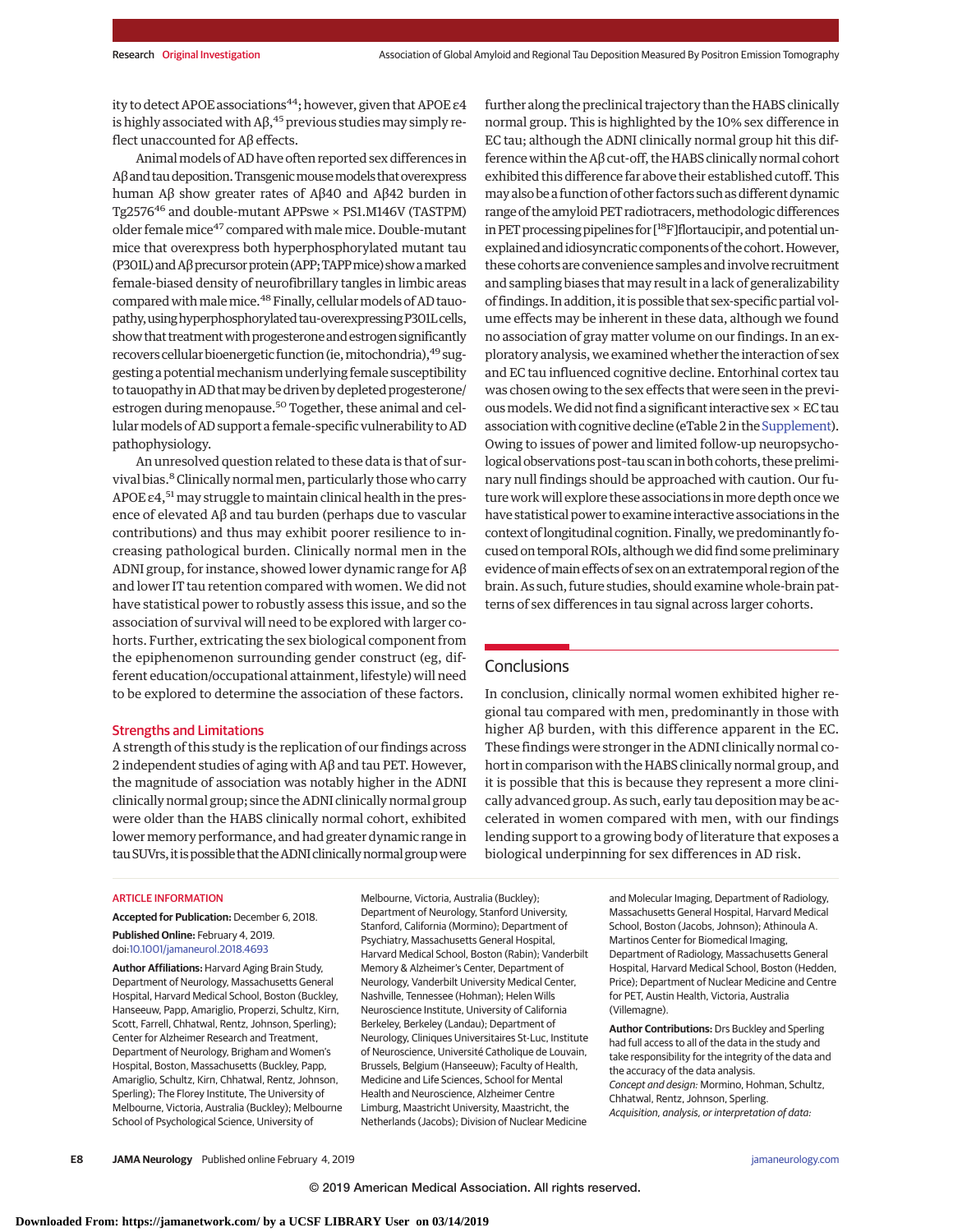Buckley, Mormino, Rabin, Hohman, Landau, Hanseeuw, Jacobs, Papp, Amariglio, Properzi, Kirn, Scott, Hedden, Farrell, Price, Chhatwal, Rentz, Villemagne, Johnson, Sperling.

Drafting of the manuscript: Buckley, Properzi, Johnson.

Critical revision of the manuscript for important intellectual content: Mormino, Rabin, Hohman, Landau, Hanseeuw, Jacobs, Papp, Amariglio, Schultz, Kirn, Scott, Hedden, Farrell, Price, Chhatwal, Rentz, Villemagne, Johnson, Sperling. Statistical analysis: Buckley, Rabin, Hanseeuw, Jacobs, Schultz, Scott.

Obtained funding: Hedden, Johnson, Sperling. Administrative, technical, or material support: Papp, Properzi, Schultz, Kirn, Price, Chhatwal, Johnson, Sperling.

Supervision: Mormino, Papp, Amariglio, Rentz, Villemagne, Johnson, Sperling.

**Conflict of Interest Disclosures:** Dr Buckley is funded with the National Health and Medical Research Council Dementia Research Fellowship (APP1105576). Dr Mormino reports grants from the National Institutes of Health during the conduct of the study and personal fees from Eli Lilly and Biogen outside the submitted work. Dr Rabin is funded by the Canadian Institutes of Health Research Postdoctoral Fellowship. Dr Hohman is funded by the National Institutes of Health/ National Institute on Aging (K01 AG049164). Dr Landau reports grants from the National Institutes of Health during the conduct of the study and personal fees from Cortexyme outside the submitted work. Dr Hanseeuw reports grants from the Belgian National Fund for Scientific Research, Belgian Foundation for Scientific Research (FNRS grant SPD28094292), and the Belgian Foundation for Alzheimer Research (SAO-FRA grant P16.008) during the conduct of the study and nonfinancial support from GE Healthcare outside the submitted work. Dr Jacobs received funding from the European Union's Horizon 2020 Research and Innovation Programme under the Marie Sklodowska-Curie Grant agreement (IF-2015-GF, 706714). Dr Papp has been a paid consultant for Biogen. Dr Schultz has been a paid consultant for Janssen Pharmaceuticals and Biogen. Dr Hedden reports grants from the National Institutes of Health during the conduct of the study and outside the submitted work. Dr Chhatwal is funded by the National Institutes of Health (K23 AG049087). Dr Rentz served as a consultant for Eli Lilly, Biogen, and Lundbeck Pharmaceuticals and serves as a member of the scientific advisory board for Neurotrack. Dr Johnson has served as a paid consultant for Bayer, GE Healthcare, Janssen Alzheimer Immunotherapy, Siemens Medical Solutions, Sanofi Genzyme, Novartis, Biogen, Roche, ISIS Pharma (now Ionis Pharmaceuticals Inc), AZTherapies, Lundberg, and AbbVie; is a site coinvestigator for Eli Lilly/Avid Radiopharmaceuticals, Pfizer, Janssen Immunotherapy, and Navidea; has spoken at symposia sponsored by Janssen Alzheimer Immunotherapy and Pfizer; and receives funding from the National Institutes of Health (grants R01EB014894, R21 AG038994, R01 AG026484, R01 AG034556, P50 AG00513421, U19 AG10483, P01 AG036694, R13 AG042201174210, R01 AG027435, and R01 AG037497) and the Alzheimer's Association (grant ZEN-10-174210). Dr Sperling has served as a paid consultant for AbbVie, Biogen, Bracket, Genentech, Lundbeck,

Roche, and Sanofi; has served as a coinvestigator for Avid Radiopharmaceuticals, Eli Lilly, and Janssen Alzheimer Immunotherapy clinical trials; has spoken at symposia sponsored by Eli Lilly, Biogen, and Janssen Pharmaceuticals; receives research support from Janssen Pharmaceuticals and Eli Lilly (these relationships are not related to the content in the manuscript); and also receives research support from the following grants: P01 AG036694, U01 AG032438, U01 AG024904, R01 AG037497, R01 AG034556, K24 AG035007, P50 AG005134, U19 AG010483, R01 AG027435, Fidelity Biosciences, Harvard NeuroDiscovery Center, and the Alzheimer's Association.

**Funding/Support:** Some data used in the preparation of this article were obtained from the Alzheimer's Disease Neuroimaging Initiative (ADNI) database [\(http://adni.loni.usc.edu\)](http://adni.loni.usc.edu). The ADNI was launched in 2003 as a public-private partnership, led by principal investigator Michael W. Weiner, MD. The primary goal of ADNI has been to test whether serial magnetic resonance imaging, positron emission tomography, other biological markers, and clinical and neuropsychological assessment can be combined to measure the progression of mild cognitive impairment and early Alzheimer disease. For up-to-date information, see [www.adni-info.org.](http://www.adni-info.org) This work was supported with funding from the National Institutes of Health (grants P01 AG036694 [Drs Sperling and Johnson], R01 AG053509 [Dr Hedden], P50 AG005134 [Drs Sperling, Johnson, and Hedden], K23 AG049087 [Dr Chhatwal], and K24 AG035007 [Dr Sperling]). This research was carried out in part at the Athinoula A. Martinos Center for Biomedical Imaging at the Massachusetts General Hospital, using resources provided by the Center for Functional Neuroimaging Technologies (grant P41EB015896, a P41 Biotechnology Resource Grant supported by the National Institute of Biomedical Imaging and Bioengineering, National Institutes of Health). This work also involved the use of instrumentation supported by the National Institutes of Health Shared Instrumentation Grant Program and/or High-End Instrumentation Grant Program (grants S10RR021110, S10RR023401, and S10RR023043). For ADNI, data collection and sharing for this project was funded by the Alzheimer's Disease Neuroimaging Initiative (National Institutes of Health grant U01 AG024904) and US Department of Defense ADNI (award W81XWH-12-2-0012). The Alzheimer's Disease Neuroimaging Initiative is funded by the National Institute on Aging, the National Institute of Biomedical Imaging and Bioengineering, and through generous contributions from AbbVie; Alzheimer's Association; Alzheimer's Drug Discovery Foundation; Araclon Biotech; BioClinica Inc; Biogen; Bristol-Myers Squibb; CereSpir Inc; Cogstate; Eisai Inc; Elan Pharmaceuticals Inc; Eli Lilly; EuroImmun; F. Hoffmann-La Roche Ltd and its affiliated company Genentech; Fujirebio; GE Healthcare; IXICO Ltd; Janssen Alzheimer Immunotherapy Research & Development; Johnson & Johnson Pharmaceutical Research & Development; Lumosity; Lundbeck; Merck & Co; Meso Scale Diagnostics; NeuroRx Research; Neurotrack Technologies; Novartis Pharmaceuticals; Pfizer; Piramal Imaging; Servier; Takeda Pharmaceutical; and Transition Therapeutics. The Canadian Institutes of Health Research is providing funds to support ADNI clinical sites in Canada. Private sector contributions are

facilitated by the Foundation for the National Institutes of Health [\(http://www.fnih.org\)](http://www.fnih.org). The

grantee organization is the Northern California Institute for Research and Education, and the study is coordinated by the Alzheimer's Therapeutic Research Institute at the University of Southern California. Alzheimer's Disease Neuroimaging Initiative data are disseminated by the Laboratory for Neuro Imaging at the University of Southern California.

**Role of the Funder/Sponsor:** Data used in preparation of this article were obtained from the Alzheimer's Disease Neuroimaging Initiative (ADNI) database [\(http://adni.loni.usc.edu\)](http://adni.loni.usc.edu) and Australian Imaging Biomarkers and Lifestyle study of ageing database [\(http://adni.loni.usc.edu/category/aibl](http://adni.loni.usc.edu/category/aibl-study-data/)[study-data/\)](http://adni.loni.usc.edu/category/aibl-study-data/). As such, the investigators within the ADNI and AIBL contributed to the design and implementation of ADNI and/or provided data but did not participate in analysis or writing of this report. The other funders had no role in the design and conduct of the study; collection, management, analysis, and interpretation of the data; preparation, review, or approval of the manuscript; and decision to submit the manuscript for publication.

**Additional Contributions:** We thank the ADNI and HABS investigators, a complete list of which can be found at [http://adni.loni.usc.edu/wp-content/](http://adni.loni.usc.edu/wp-content/uploads/how_to_apply/ADNI_Acknowledgement_List.pdf) [uploads/how\\_to\\_apply/ADNI\\_Acknowledgement\\_](http://adni.loni.usc.edu/wp-content/uploads/how_to_apply/ADNI_Acknowledgement_List.pdf) [List.pdf](http://adni.loni.usc.edu/wp-content/uploads/how_to_apply/ADNI_Acknowledgement_List.pdf) and [http://nmr.mgh.harvard.edu/lab/](http://nmr.mgh.harvard.edu/lab/harvardagingbrain/aboutus) [harvardagingbrain/aboutus.](http://nmr.mgh.harvard.edu/lab/harvardagingbrain/aboutus)

#### **REFERENCES**

**1**. Andersen K, Launer LJ, Dewey ME, et al; EURODEM Incidence Research Group. Gender differences in the incidence of AD and vascular dementia: the EURODEM Studies. Neurology. 1999; 53(9):1992-1997. doi[:10.1212/WNL.53.9.1992](https://dx.doi.org/10.1212/WNL.53.9.1992)

**2**. Chêne G, Beiser A, Au R, et al. Gender and incidence of dementia in the Framingham Heart Study from mid-adult life. Alzheimers Dement. 2015;11(3):310-320. doi[:10.1016/j.jalz.2013.10.005](https://dx.doi.org/10.1016/j.jalz.2013.10.005)

**3**. Edland SD, Rocca WA, Petersen RC, Cha RH, Kokmen E. Dementia and Alzheimer disease incidence rates do not vary by sex in Rochester, Minn. Arch Neurol. 2002;59(10):1589-1593. doi[:10.](https://jama.jamanetwork.com/article.aspx?doi=10.1001/archneur.59.10.1589&utm_campaign=articlePDF%26utm_medium=articlePDFlink%26utm_source=articlePDF%26utm_content=jamaneurol.2018.4693) [1001/archneur.59.10.1589](https://jama.jamanetwork.com/article.aspx?doi=10.1001/archneur.59.10.1589&utm_campaign=articlePDF%26utm_medium=articlePDFlink%26utm_source=articlePDF%26utm_content=jamaneurol.2018.4693)

**4**. Mielke MM, Vemuri P, Rocca WA. Clinical epidemiology of Alzheimer's disease: assessing sex and gender differences. Clin Epidemiol. 2014;6: 37-48. doi[:10.2147/CLEP.S37929](https://dx.doi.org/10.2147/CLEP.S37929)

**5**. Vest RS, Pike CJ. Gender, sex steroid hormones, and Alzheimer's disease. Horm Behav. 2013;63 (2):301-307. doi[:10.1016/j.yhbeh.2012.04.006](https://dx.doi.org/10.1016/j.yhbeh.2012.04.006)

**6**. Mosconi L, Berti V, Quinn C, et al Sex differences in Alzheimer risk: brain imaging of endocrine vs chronologic aging. Neurology. 2017;89(13):1382-1390.

**7**. Laws KR, Irvine K, Gale TM. Sex differences in Alzheimer's disease. Curr Opin Psychiatry. 2018;31 (2):133-139. doi[:10.1097/YCO.0000000000000401](https://dx.doi.org/10.1097/YCO.0000000000000401)

**8**. Fisher DW, Bennett DA, Dong H. Sexual dimorphism in predisposition to Alzheimer's disease. Neurobiol Aging. 2018;70:308-324. doi[:10.](https://dx.doi.org/10.1016/j.neurobiolaging.2018.04.004) [1016/j.neurobiolaging.2018.04.004](https://dx.doi.org/10.1016/j.neurobiolaging.2018.04.004)

**9**. Damoiseaux JS, Seeley WW, Zhou J, et al; Alzheimer's Disease Neuroimaging Initiative. Gender modulates the APOE ε4 effect in healthy older adults: convergent evidence from functional brain connectivity and spinal fluid tau levels.